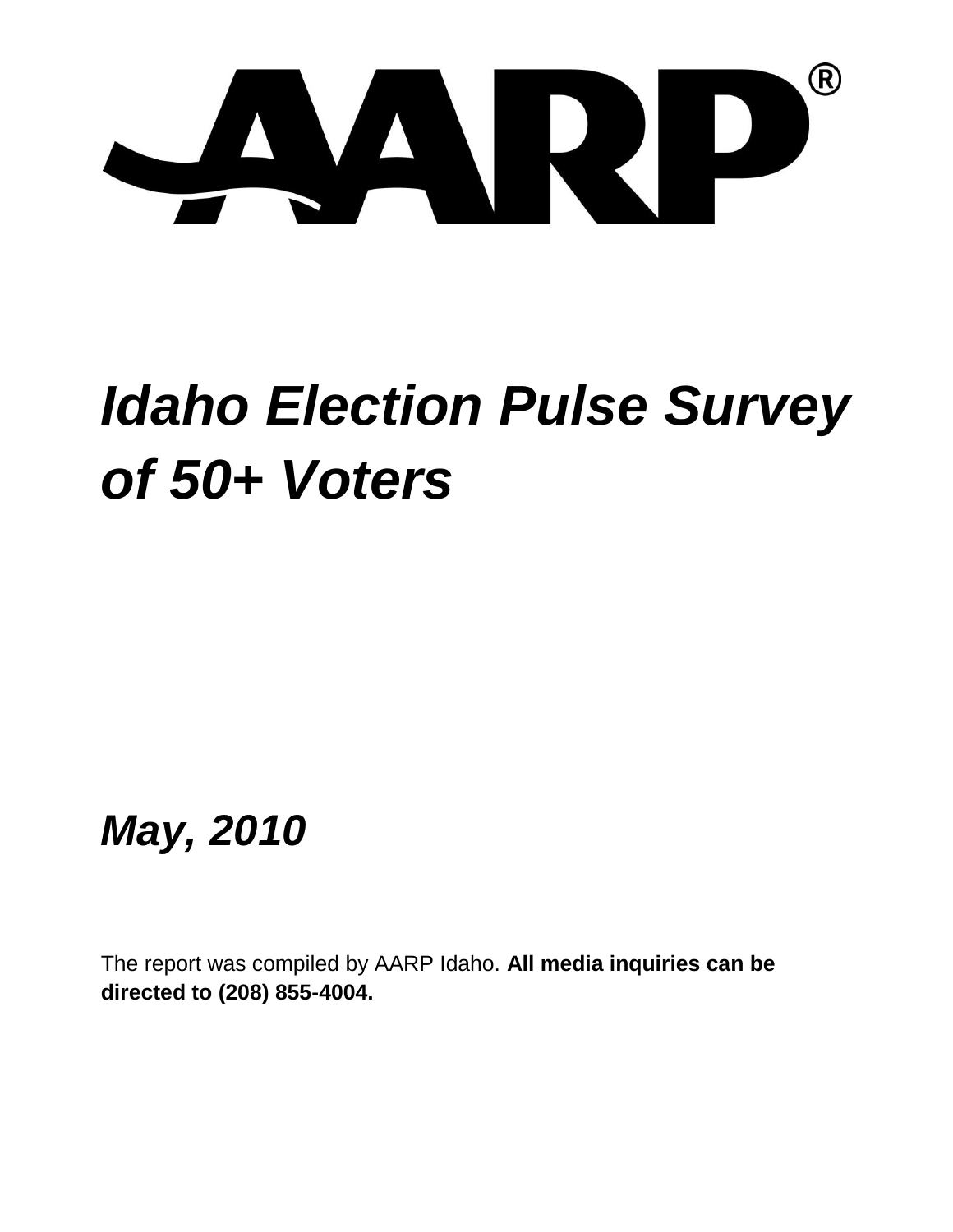**Introduction:** People age 50 and older are the largest voting population across the nation and in Idaho, where in 2008, 93% of registered voters 50 plus cast a ballot in the state. This election year, the majority (56%) of Idaho voters are expected to be 50 plus. Roughly 90% of all AARP members are registered to vote.

AARP Idaho recently conducted the following pulse survey to find out what's on 50 plus voters' minds this election year, and what issues they want the candidates to address, both on the campaign trail and once elected to office. Those surveyed were asked to rank a few priority issues and add any that weren't included in the questions. AARP will include the issues in candidate voter guides for the Governor's race and every state legislative race in Idaho.

*Methodology*: The results are based on 531 responses to an email survey sent by AARP Idaho to members across the state - responses were compiled between April 28<sup>th</sup> and May 17<sup>th</sup>.

### **Idaho Survey-in-brief:**

- 85% of those surveyed report they are not very confident or not at all confident in Idaho State Lawmakers to tackle the issues the respondent cares most about.
- The top issue respondents want to hear from the candidates on is how they'll work to resolve Idaho's budget problems, followed by where the candidates stand on ensuring health care workers honor living wills and advanced directives (and whether they'll correct Idaho's new Health Worker's Conscience law to address this issue).
- A surprising third priority issue emerged the majority of those surveyed (55%) want to know where candidates stand on taking big campaign contributions from special interests out of Idaho politics through a number of measures.
- AARP members were disappointed in the massive cuts to education spending this year, and want candidates to commit to fixing the problem and restoring the budgets.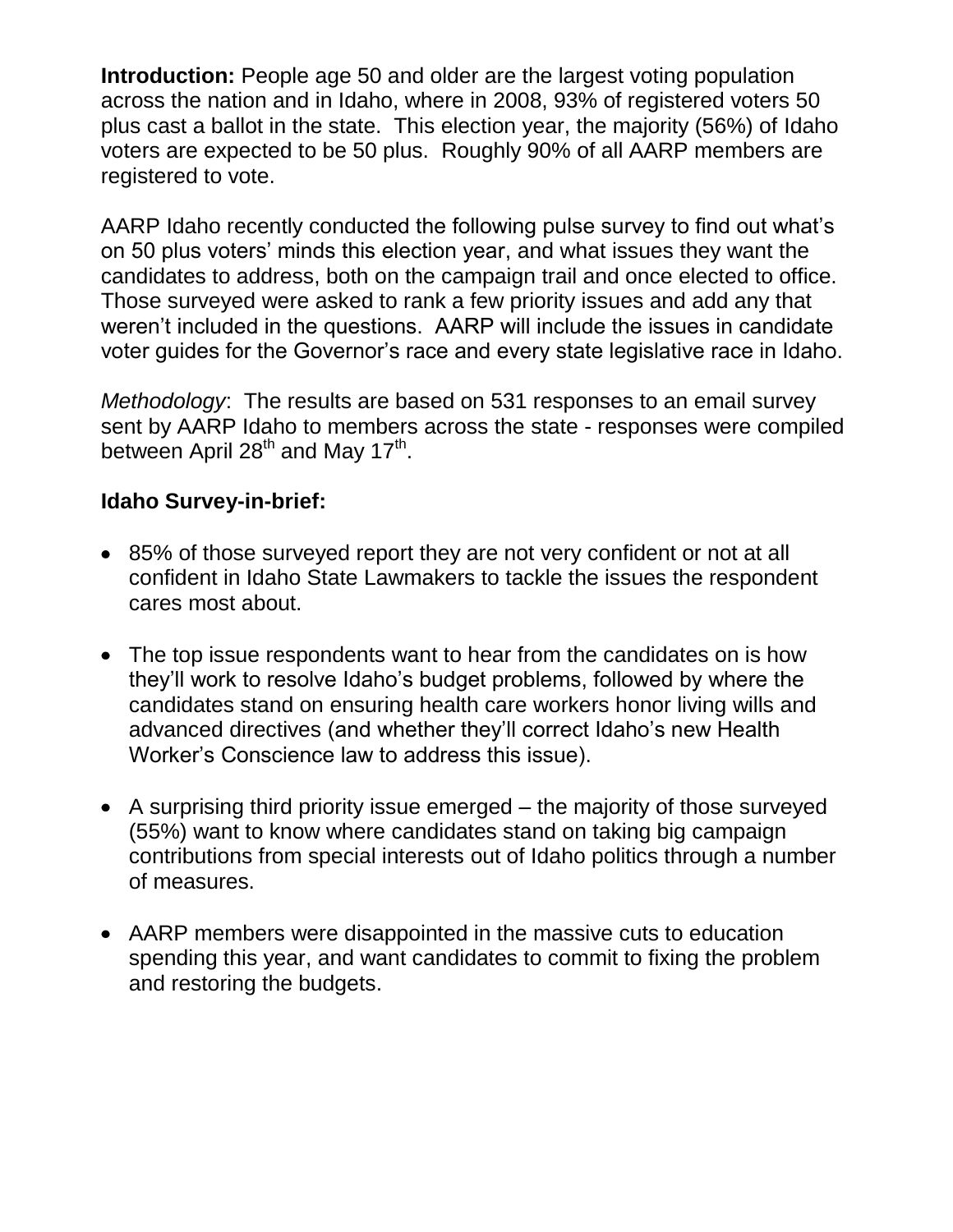## **Detailed findings:**

**Crisis of Confidence in Idaho State Lawmakers**: Over 8 in 10 AARP members surveyed said they had little to no confidence in state lawmakers to tackle the issues that mattered most to the respondent.



## **What issues AARP members want to hear from the candidates on**:

When AARP members were asked to prioritize the issues they want the candidates to address, how they'll resolve Idaho's state budget crisis was a clear front runner, followed by where they stand on ensuring health care workers honor living wills and advance directives – namely repealing the new Idaho law allowing health care workers to refuse to provide end of life care that violates their conscience.

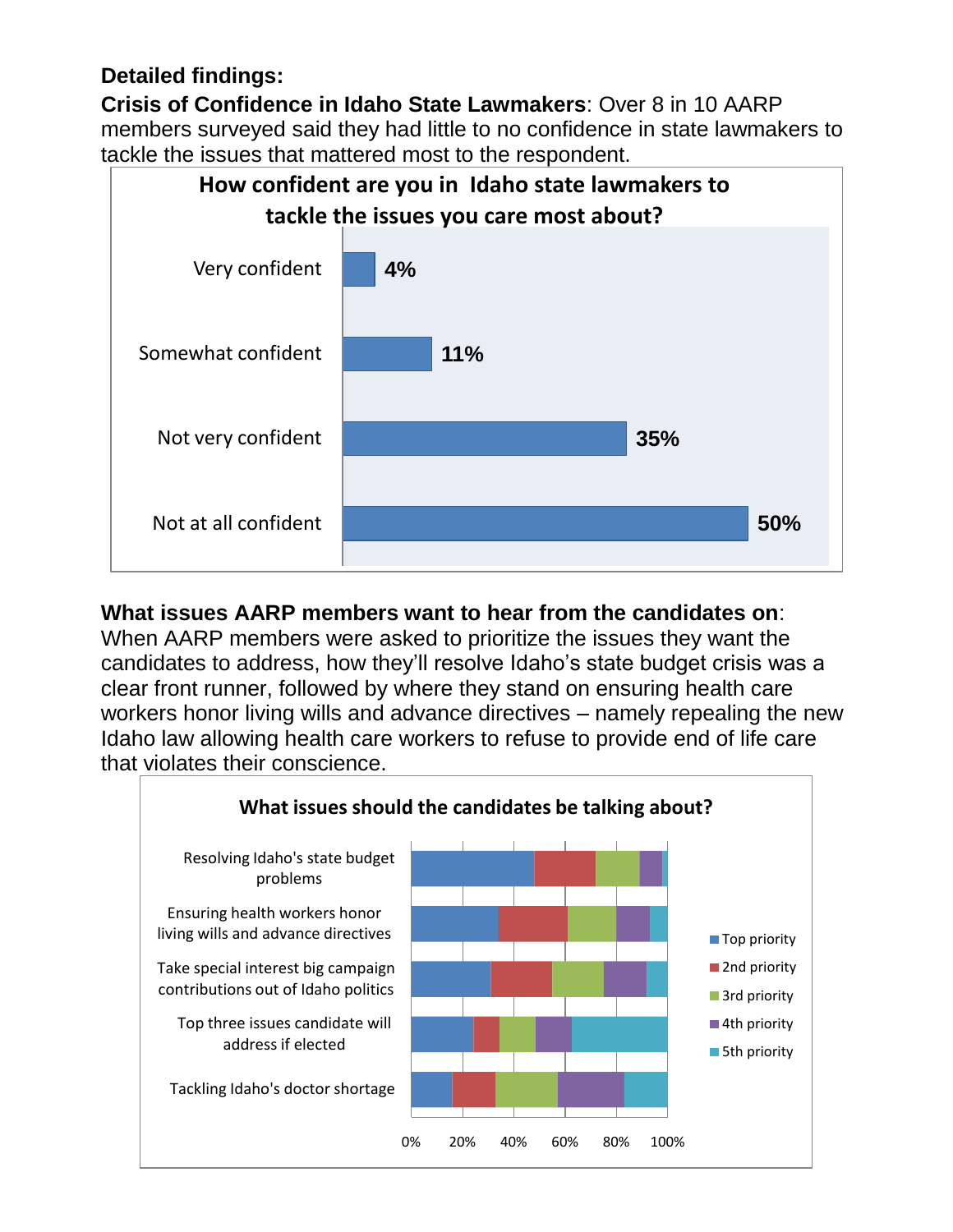**What else we heard:** From jobs and tax exemptions to education funding, AARP members in Idaho also named several other issues they'd like the candidates to address on the campaign trail. Here are the top issues and the percentage of respondents who said they wanted to hear the candidates' position on them:

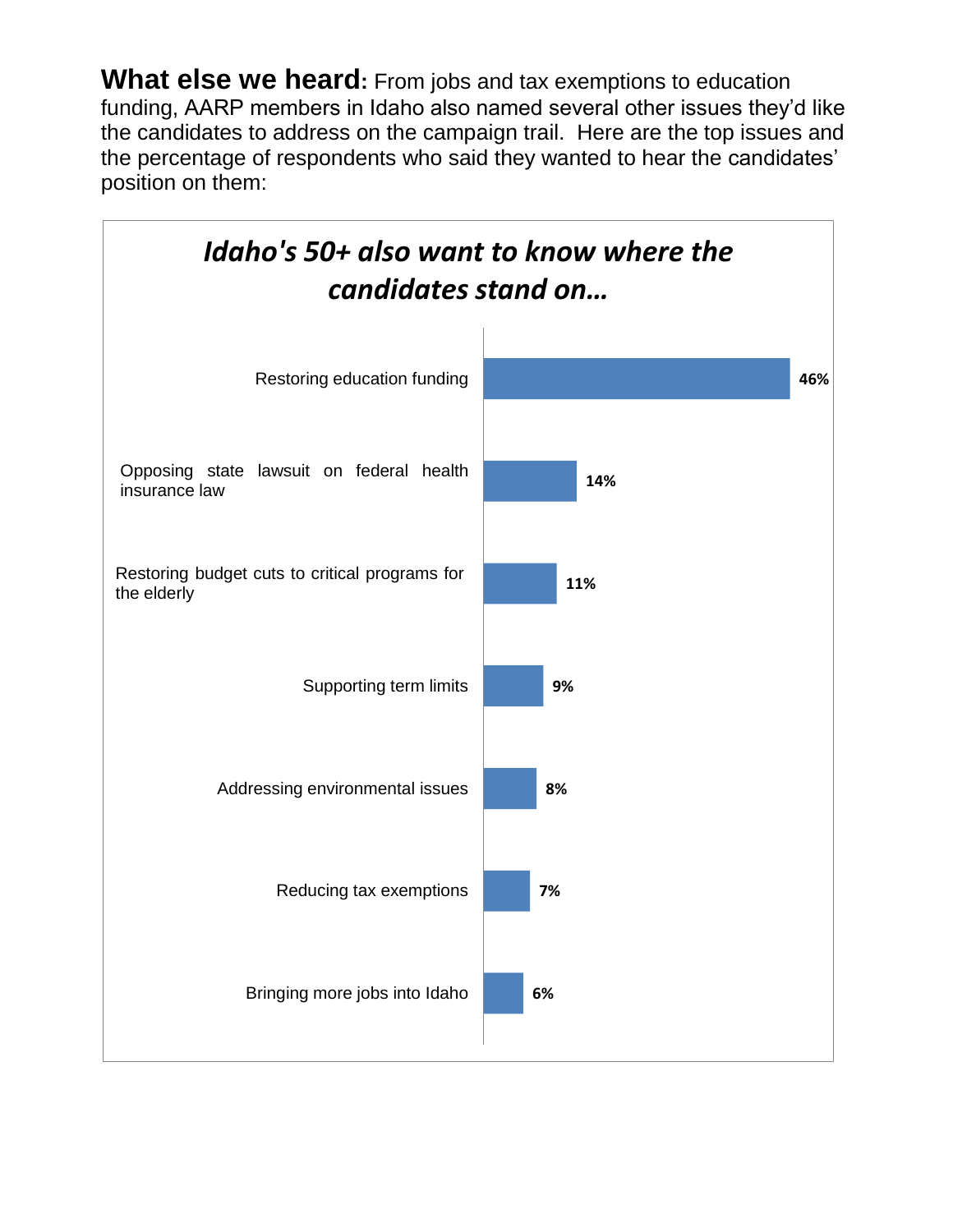#### *AARP Idaho State Survey: April 28th – May 17th 2010*

*Idaho Election Pulse Survey of 50+ Voters*

*E-survey*

*N=531 sampling error + 3%*

*AARP members in Idaho age 50 and older*

Dear AARP Member –

*Election season in Idaho and across the nation is here!* With races for Congress, Idaho Governor and every state legislative position in the state underway– there's a lot going on and you're probably already hearing a lot from the candidates. **Now they need to hear from you!**

*They are asking for your vote – ask them where they stand on the issues that matter most to you***.** *And with that in mind, here's your chance*: AARP is undertaking a statewide effort to find out where each candidate for Governor and the Idaho State Legislature stands on YOUR **PRIORITY ISSUES**; we'll include their positions in voter guides for every race in Idaho.

How do we know what questions and issues to ask them about? **They'll be coming from you – that's right, we're counting on you to tell us what issues you want to hear from the candidates about.** Below are just some of the issues we've heard already from AARP members across the state - *if we're missing something, please let us know*!

Please respond by May 14 so we can contact the candidates and complete the voter guides in plenty of time for the election in November.

**First a quick question**: How confident are you in Idaho State Lawmakers to tackle the issues you care the most about? (Please put an **X** next to the answer that best describes how your answer).

N=531

- \_\_4%\_\_ Very confident
- \_\_11%\_\_ Somewhat confident
- \_\_35%\_\_ Not very confident
- \_\_50%\_\_ Not at all confident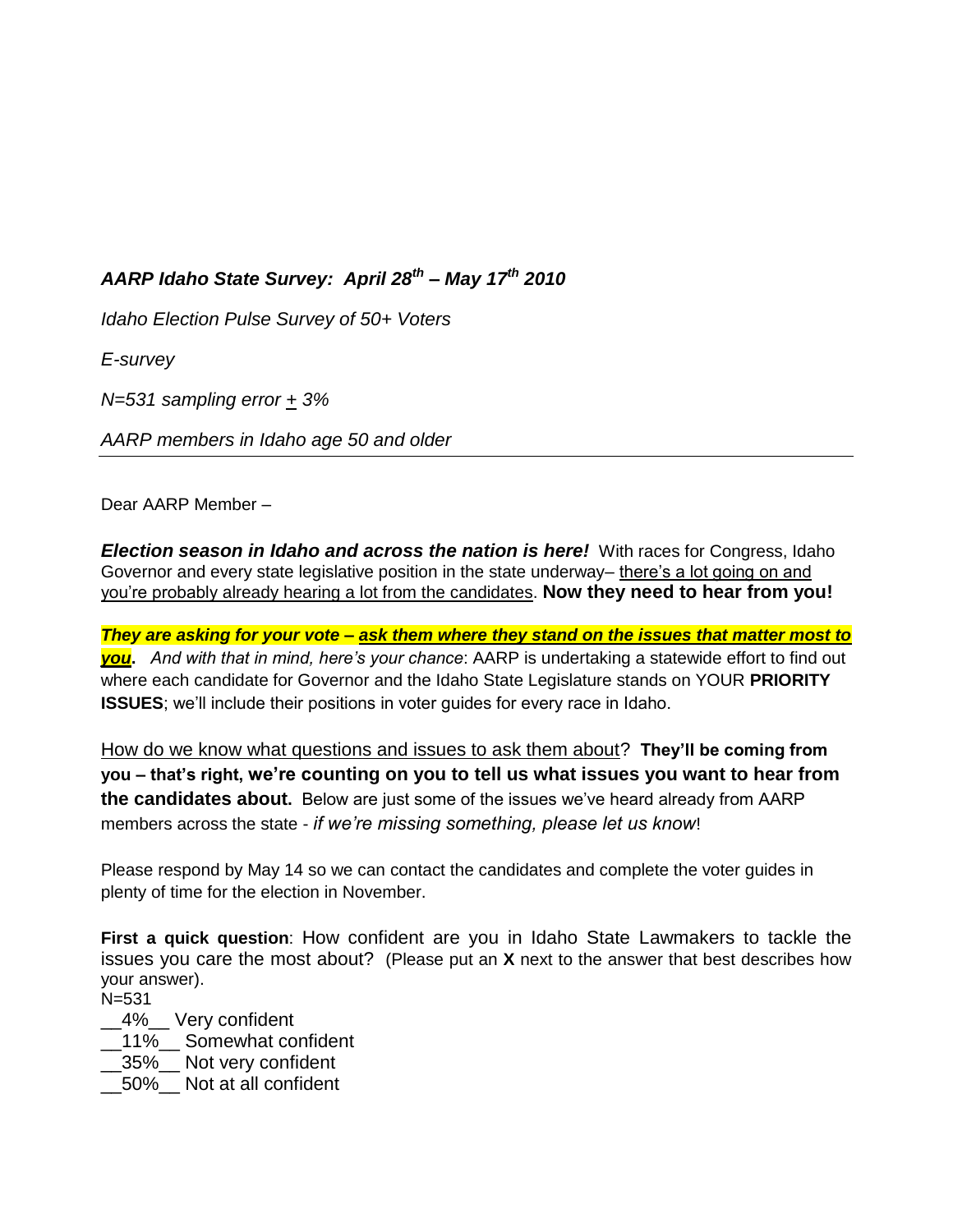*Now, on to the voter guide questions*: Please rank the following issues in order of priority using 1 (highest priority) to 5 (lowest priority), and be sure to add any issues at the bottom we've missed and that you would like candidates to address.

#### **\_\_\_\_ Candidate's top three priorities – what are the top three issues they're going to address if elected?**

N=291

| <b>Priority Rank</b> |        |       |        |        |  |
|----------------------|--------|-------|--------|--------|--|
|                      | 24.39% | 10.3% | 14.08% | 14.43% |  |

**\_\_\_\_ Budget - How they'll work to resolve Idaho's worsening state budget problems** (This past year Idaho had one of the worst budget years in recent history. As more people lose jobs, they need help with the basic necessities, but *massive funding cuts to critical programs and services* left state agencies unable to help the growing number of people in need, while Idaho – **we think Idaho can do better**).

N=503

| <b>Priority Rank</b> |       |        |       |       |  |
|----------------------|-------|--------|-------|-------|--|
|                      | 48.1% | 24.25% | 16.5% | 9.54% |  |

**\_\_\_\_ Your rights - Where they stand on ensuring health care workers honor your living will, advance directive or other end of life care and treatment instruction** (This year, Idaho lawmakers passed and the Governor allowed to become law, the Health Workers Conscience bill, which included language allowing any health care worker--from doctors to nurses to dieticians--to refuse to honor your advance directive, living will or any other end of life care when it violates their "conscience." AARP fought to get the language that would deny you your rights out of the bill. But despite thousands of people across the state who contacted lawmakers to remove the end of life care language, the Conscience bill became law. **In the coming year they can correct this issue**. **We want to make sure they do**.)

N= 499

**Priority Rank** 

| 33.66% | 26.85% | 19.43% | 12.82% |  |
|--------|--------|--------|--------|--|

**\_\_\_\_ Taking big special interest money out of Idaho politics - Do they support placing limits on out-of-state and out-of-district campaign contributions, which in some cases can be as big as a special interest's bankroll, and giving Idaho voters their voice and influence back at the Capitol?** (Large cash contributions from special interests and big business flow through Idaho politics every year, and often times it gives them a louder voice and more influence at the Capitol. Idaho is one of only 13 states that have no limits on how much money can be given to political parties. There are no limits on campaign contributions to Political Action Committees and no restrictions on how many contributions a candidate can accept from special interest groups outside their district--or even outside the state. Idaho **State lawmakers should represent** *your interests not the special interests*.)

| $N = 498$            |        |        |       |        |       |
|----------------------|--------|--------|-------|--------|-------|
| <b>Priority Rank</b> |        |        |       |        |       |
|                      | 30.72% | 23.69% | 19.87 | 17.06% | 8.63% |